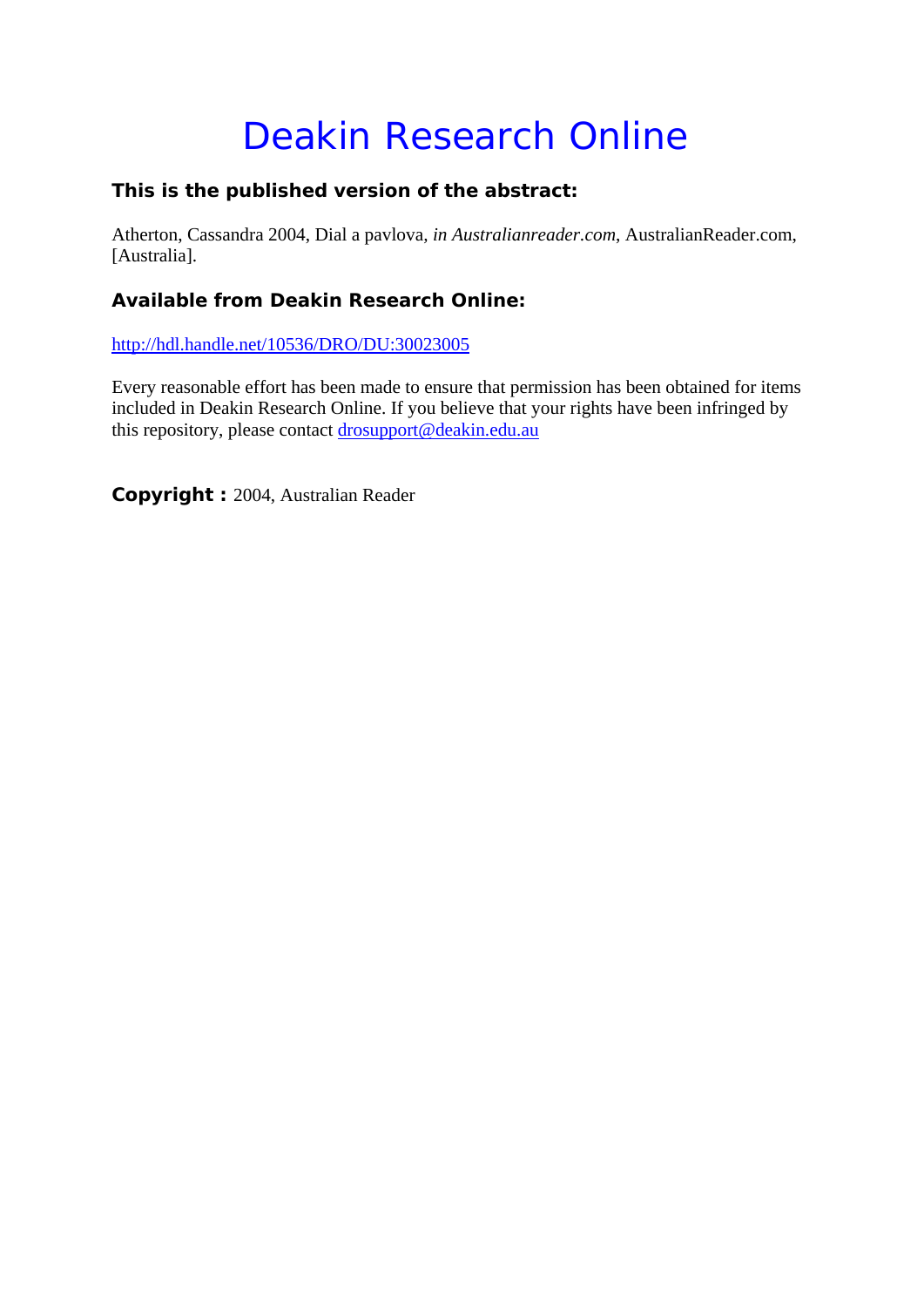

I place the slices of pink lady in the centre of the first six pavlovas. Inside the circle of halved strawberries. You call to me from the bedroom but I do not tell you I put apple on the pavlovas. You would never consent. It was always strawberries and kiwi fruits. Tradition. Fiddler on the Roof was your favourite musical. Topol was an older man but I never fantasised about him, much to your dismay. I only ever really fancied Jeremy Irons in Brideshead Revisited and Charles Bronson in Twinky. I never liked Sean Connery though. His accent drives me nuts. Macadamia. Caramelised cashews. I wonder if they would taste good as a Pavlova topping. You are sprawled on the bed watching a documentary on Jacqueline du Pre. You are crying not because your pinky hurts or because du Pres was diagnosed with Multiple Sclerosis, but because you feel sorry for her cello. You once told me you could almost hear the strings calling to you. Begging you to take it inside. To look after it. I just wanted you to look after me and you couldn't even do that. All you could do was make pavlovas.

Your pinky stump is spotting the eiderdown. You tell me I will have to find a job. You tell me that you won't be able to make pavlovas for a while. I ask you what you are good for if you aren't good for making pavlovas. You shake your head and pat my side of the double bed. Slowly your blood soaks through the thick and thirsty paper towel you tied around and over the top of your finger. It spatters in a fine line across my pillow when you pat the bed. You draw your finger across my lips to give me a cherry gloss and kiss me. Reclaiming your blood from my lips. In that second I imagine you are Dracula and have the power to "take me away from all these Pavlovas". You ask me to pickle the tip of your finger in a jar. I decide to use the pinking shears to cut a circle of spotted material to cover the lid. Zig Zagged circumference. I always preferred diameters or radiuses. Radii. The Radison. A radium.

## **Seeing Nero** *by Joel Camille*

seems to come from nowhere. I looked around, of course no-one could notice but I was embarrassed anyway.... $\geq$ 

Boil half a pack of pasta spirals, add a dash of curry powder; serve with salt and pepper. To drink, a cup of hot water--fresh from the kettle. Dessert: a little square of coloured paper and a few cones of hydro to help it kick in. Ignore your aching stomach--sit back and enjoy the colours as the hi...  $\geq$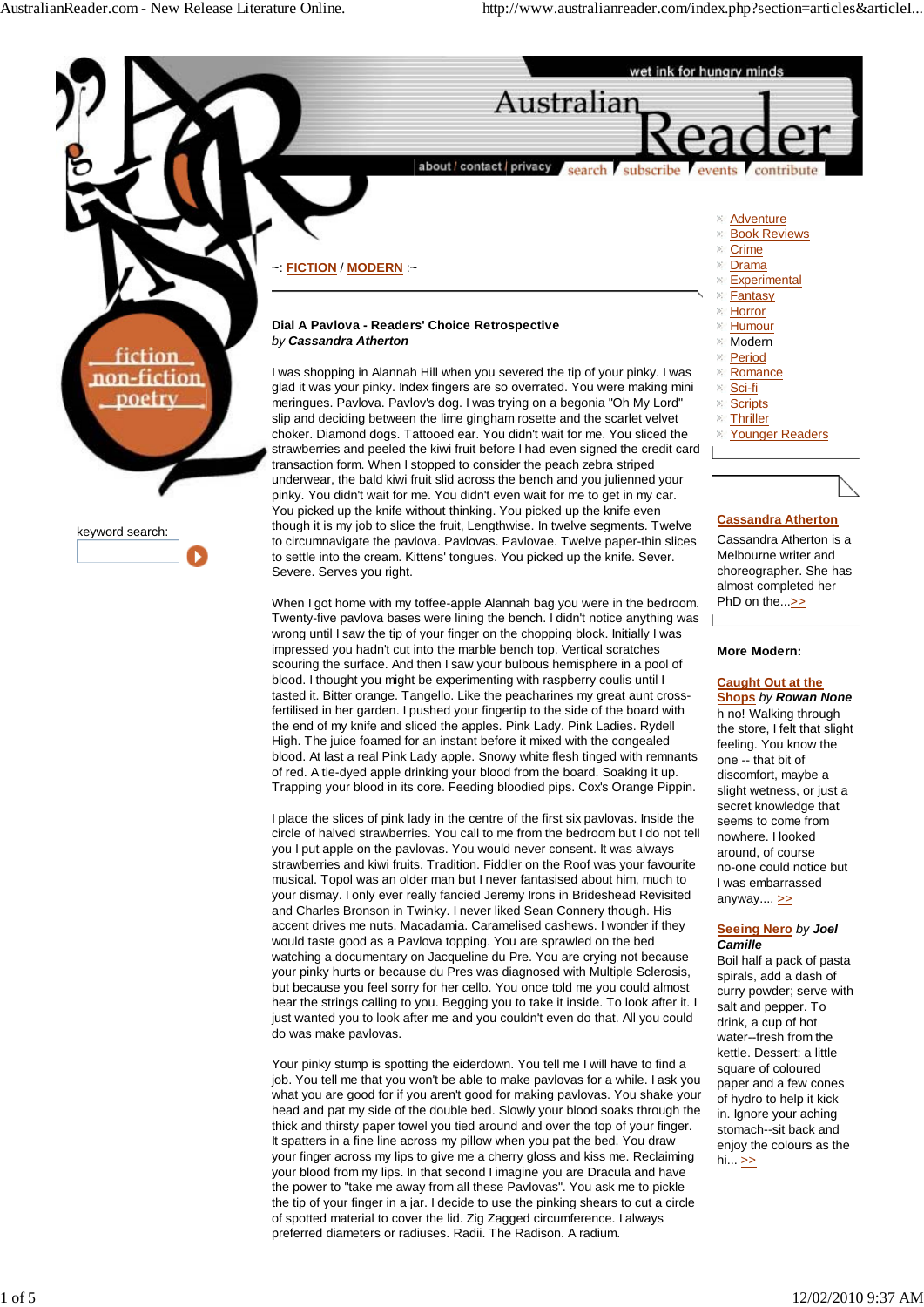Circumference always reminds me of circumnavigate and circumlocution. As I cut the material I think about snipping into the fleshy pad on my index fingertip. Could I pickle both our fingers together? Would the pinking shears leave a cross in the centre of my fingerprint? Like Buffy's necklace. Or the dangly bit on rosary beads.

The phone rings twice and I agree to deliver four of my best pavlovas with the strawberry and kiwi fruit topping to Caroline Springs. I reach deep into the bottom cupboard for the cardboard delivery boxes and settle the pavlovas into them. One by one. At the last moment I decide to replace one of the perfect pavlovas with a blood spattered one. Syrup confetti. Glistening. I can almost see the greedy fingers reaching for another slice.

You call me into the bedroom and bleed on my thigh. Still. Throb. Thrill. I sit cross legged. Waiting. Watching. Whaching. Like that Glass Essay on Emily Bronte. I straddle you in a moment, holding your blunt finger above our heads. Scarlet shower. Carrie. Scream. I want you to rain on me until I return to the womb. But you only want me to design the pavlovas and spoon you in the afternoons between two and three. I let you finish watching Rikki Lake before I climax. Your jam tart blood reminding me of the Queen of Hearts. Alice In Wonderland. Squealing pig.

If I had your baby I wouldn't have to work. If I had your baby I could watch Rikki Lake and be spooned in the afternoon between two and three. You would adore me, the mother of your child. Like Elvis and Priscilla. But then I'd probably give birth to a screaming pig called Alice. Our sex life would end like Elvis and Priscilla's and I would go back to work part time with a pot belly and show everybody photos and movies scanned into my ibook of "our daughter". No, pavlova designing would have to satisfy me.

Babies would spoil any surreptitious visits to Alannah Hill and drinks at Bistro Vite late on a Thursday night. And anyway, nobody really likes babies when they are left alone with them. Alice would be the "apple of her father's eye", and "the bane of her mother's life". We would speak in magazine clich $\tilde{A}f$   $\tilde{A}$ :  $\tilde{A}$ ,  $\hat{A}$ ©s and cluck over her all the time. And she would grow to be more beautiful than me with smoother skin and thicker hair. She would have sex at twelve like Lolita and you would stalk her lover, tormented with the knowledge that you could never have her like that. Spooning between two and three is inappropriate with your daughter. I would slap her. Red hand print. Because she was me and not me. Because she was the me I lost when I gave birth to her. Because she is a squealing pig.

He eats the pavlova with your blood coulis first. I want to call it 'jus' but desserts always have 'coulis'. You convince me to try a slice. I imagine your blood coating his throat and hold out my hand. He sucks my fingers to the base of their stems. I get confused. Blood, fingers, teeth and pavlovas entwine. He nips the pad of my index finger and I think of your pickled fingertip. In a jar. Suffocating. Deteriorating. I lick the cream from my palm and we have sex, standing up against the back of the front door. I am still holding the second pavlova box when he slumps against me. He gives me sixty dollars for the pavlovas and fifty dollars for the sex. I think of a new slogan: 'Dial a Pavlova: Pavlovas with more than just a smile.' Your blood is an aphrodisiac. He rings to tell me he wants another pavlova with 'raspberry coulis' next Tuesday.

I go into the bedroom and pinch your finger over a bowl. I remember how fashionable it is to cook with bodily fluids. I wish I could steal the heat from our bodies when we make love and mix it into the cream. Maybe I should leave the mixing bowl in our bedroom next time. Maybe it would just curdle.

The phone rings and I deliver four more blood spattered pavlovas to Taylors Lakes and Keilor Downs. They call me back each time for sex. I think I like it best in the kitchen sink. Something about the cleansing. Baptismal images. Like Anna Kournikova and Enrique Iglasias in the 'Escape' video clip.

You are still bleeding on the sheets when I return. Wasteful. I have two hundred and fifty dollars plus the pavlova money. I tell you I am going out for groceries. I go to Alannah Hill. To the other store in Prahran. Having sex with strangers to buy Alannah Hill clothes seems so apt. Alannah, herself, would approve of my methods. I need bigger hair and rounder eyes. I need a perfume break every half hour. I need Alannah's 'Nursery Rhyme' lingerie in baby blue. The sales assistants wrap my underwear in lime tissue. I don't go home straight away, I want to carry my toffee apple Alannah bag around for a while. I want to feel it skim my leg. Swinging. Seesaw. Never wanting to touch the ground. I decide to buy a beeper for my pavlova sex. I decide to buy a cherry coloured beeper to match my Alannah bag. I decide to boost sales that I will offer a free blow job with any two pavlovas purchased or more. I like the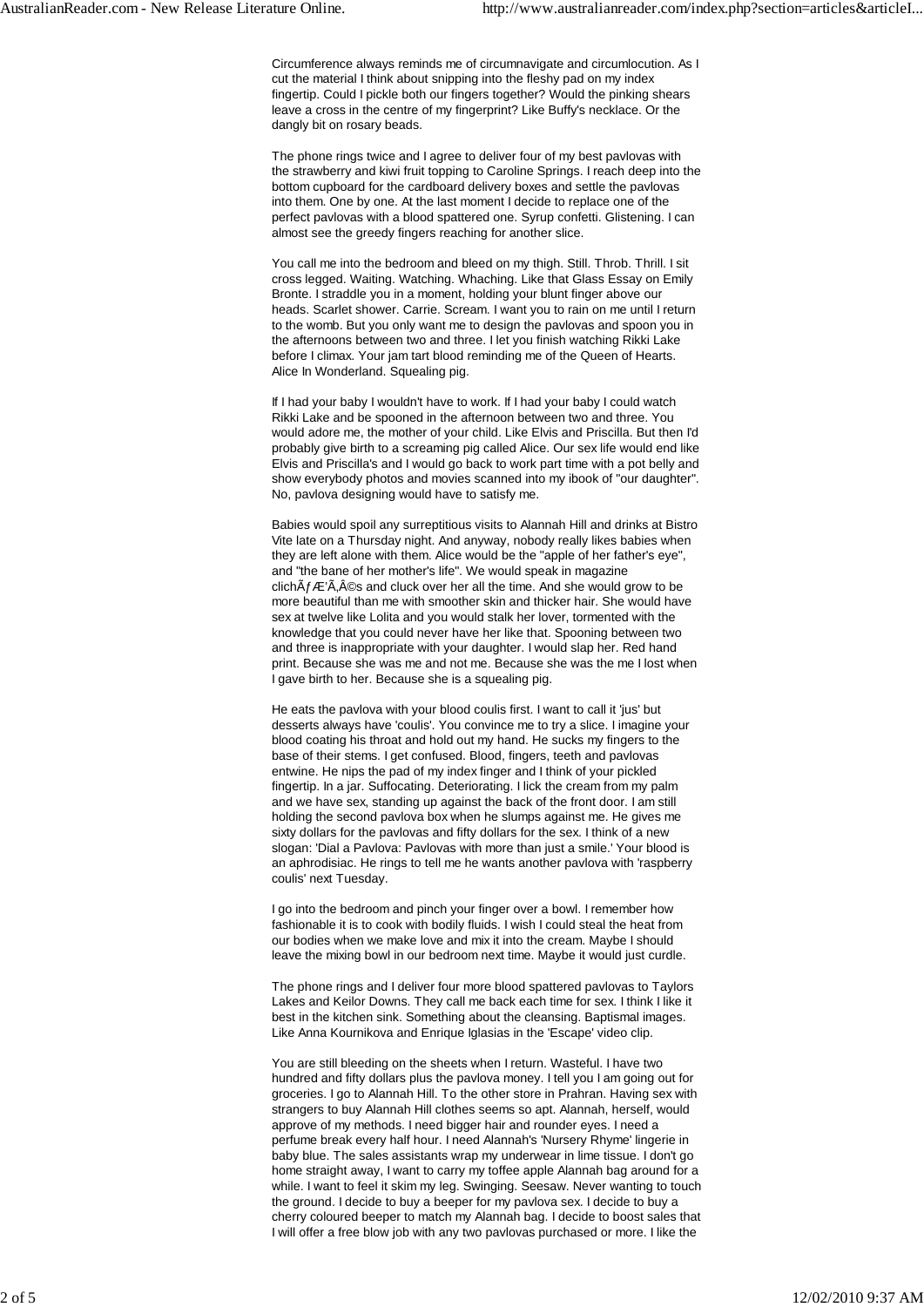placement of "or more". It is ambiguous. I will tell you that I am going to offer every fourth customer a free silver plated cake server. It sounds classier than a blow job.

I meet a friend at The Cheeky Dog. She has a Scanlan and Theodore bag. I am impressed. Although, as she works full time, I secretly feel I have the upper hand. She is on her lunch break and I drive her back to her car in Swanston street after we finish our white chocolate macchiatos. She tells me that she always parks in front of the brothel. Scarlet terrace. Coloured lights. Faded Grand Prix flags. I know what she means. I park in front of the brothel on Thursday nights to remind me. She tells me she's a whore. I tell her that the whole Britney Spears' virgin thing won't last. Nikki and Paris Hilton are the next Britney. Next month virginity will be out. She tells me that she only works to pay for her Scanlan and Theodore addiction. I tell her that I only design pavlovas to feed my Alannah addiction. We both thought we could work, save money and get out. You never get out. You never save money. You just keep buying things to make yourself feel better. She has a baby girl called Alice. I have the looking glass.

You sit on our bed waiting for the wound to heal. As night falls I pinch your finger until the bright blood squirts into my jar. Stained glass windows. Fenestration. Nasturtiums. I sketch a pavlova decorated with orange nasturtiums. Peppery petals softly overlapping around the circumference. I work out that if I sell three hundred and sixty three pavlovas a month I can buy half of Alannah's latest collection. I turn off my beeper and press my lips to your forehead. You gnaw at my collarbone. Pawing me. What will happen when you don't like my pavlova designs? Will blow jobs be enough to keep us together? You roughly shove your hand down my top and I worry you will pop my top button. I don't say anything. I have said things in the past and all they resulted in were screaming matches where you called me a beauty queen and I cried in the bath. Wrinkly fingers. Red blotchy legs. Runny nose.

Sometimes you let me bring a brandy balloon into the bedroom. On those nights you drink gin and I lick you with a golden tongue. Now you cling to me in the velvetine shadows. Nuzzling my neck. Peeling off my panties. What do we look like in bed together? Do we look comfortable? Do we look like a couple? If I let you sleep with your festering finger on my left breast will that make us a couple? You puncture the space between my legs. I am excited by your weight pinning my body to the creased sheet. You are heavy and moist and sticky. I think about pink lemonade and meringues when we have sex. I always do. They just pop into my head as I spiral out of your arms and rest on the roof. Watching your body undulate. I realise that even the French Lieutenant's woman knew The Rules as I break all of them. No wedding bells for me. Just endless unmade beds. And undressed pavlovas.

I crawl out from underneath your sleeping body. The man from Keilor Downs rings for two pavlovas, a blow job and straight sex on the dining table. He says that he will only need fifteen minutes in between and we can share one of the pavlovas. He wants the one with raspberry coulis. I wonder if you will ever chop off your other pinky. Or any of your fingers for that matter. Your pinky is healing. I will try and convince you to blood let. The customers want coulis. A lost customer represents one quarter of an Alannah skirt. A father of two in Calder Rise beeps me and orders a birthday pav and three mini pavs. I give him a coupon for three free sex acts and return in time for the dining table sex and a spoonful of pavlova. Your finger is healing and soon you will want to deliver the pavlovas. I think about setting up a rival business. Riven. Driven. Black market pavlovas. With licorice for decoration. Funerial, like Hypnotic Poison. I could never do it. I don't like to work hard. I decide to keep my private customers to myself. When I get home you are at the kitchen bench counting pavlova boxes. I tell you my idea for funeral pavlovas and you begin chopping licorice straps with your other hand. I hold my breath but you are more careful this time. You hold your pinky up and out of the way of the chopping block. I consider nudging you but it's not really in my nature. We fight, you call me a beauty queen and I sulk in the bath.

At 10.05 you bring me a piece of pavlova on the back of an envelope. Peace offering Piece offering. Slice. I want the strawberries to float across the bath. Like apple bobbing. But it sinks and the pavlova-cream makes oily circles around my exposed toes. I hold out my arms thinking that the heat may thin your blood but you leave me for the second min-pav in the kitchen. I wonder if anyone has ever been jealous of a pavlova. I wonder if pavlovas have ever broken up marriages. If people have ever preferred to spend time with their pavlovas rather than their partners. I wonder if I taste like cream and strawberries and water. I lick my arm but it only tastes like skin. If I drip water on the lino you will mop up my droplets so I go to bed and let our sheets dry my body. My skin feels slick. If you bleed on me I could be your pavlova. Pavlova personified. I would prefer to be a strawberry shortcake. Meringue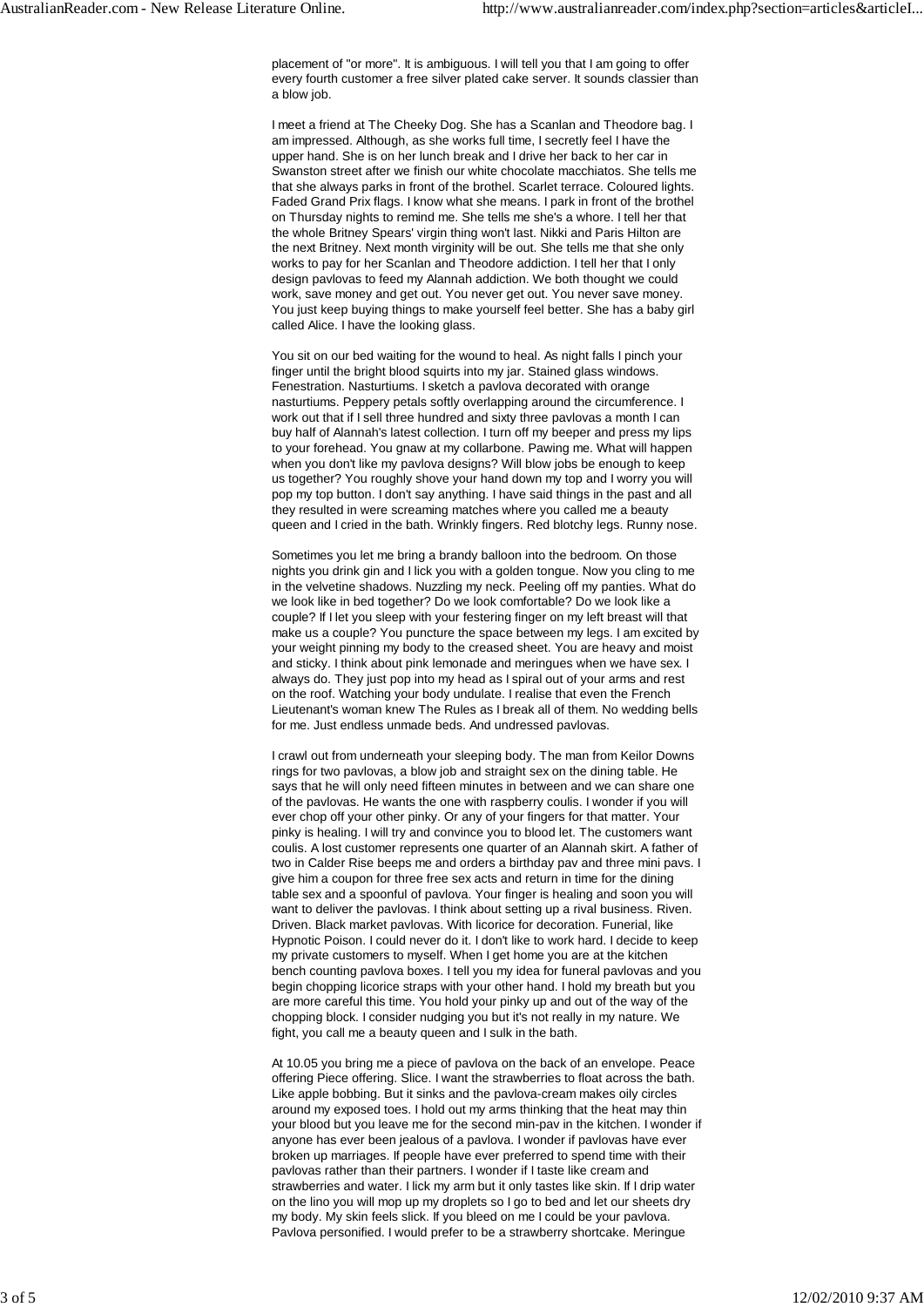disappears on your tongue and I think I want to stay with you. Or the Caroline Springs' man. You are definitely my first choice. The Caroline Springs' man has children. He takes them to Smorgy's on Wednesdays and if they are noisy he pours cans of sambuca and cola down their throats. I could get him to send the children away. There must be lots of boarding schools in Switzerland. Everyone on T.V sends their kids there and often they come back older and villainous. Surprisingly, the villainous thing doesn't bother me. Cassius is a better man than Caesar. Without doubt. He didn't foam at the mouth or speak in Latin when he was stabbed. I mean, he ran onto the point of his sword. That's courageous. I wouldn't run onto the point of a sword even for an Alannah dress. What would be the point? Well, I know the point of the sword pun here, but I mean what would be the use when I couldn't wear the Alannah dress because I'd be dead or worse, bleeding. Messy death is the worst kind of death. I want to be buried in a 'Sex Kitten' shoe string strapped dress from the Alannah Summer collection from 2001. We didn't make enough pavlovas that year for me to afford one. I think you should achieve everything in death.

I decorate a pavlova for our dinner. I use pink gumballs and musk sticks to represent me and the ears of Caramello Koalas to represent you. I want to tell you that I will always be your partner in pavlovas but you think I am a pink princess. Not a pavlova partner. A Molly Ringwald. In Sixteen Candles or Pretty in Pink. You tell me that you wanted your ex-girlfriend to play Molly in a stage production of Breakfast Club. She played the Ally Sheedy character. I want you to give me diamond earrings. I want to dye my hair with Feria and have chocolate chip cookies and tea with my first love. I want to slice your fingers like Chinese sausages. Spicy plum. You grab me around the waist. I nestle into your thighs. You watch the pavlova as your throb against me. I know what comes next. You roll me in sugar and cream. Sprinkling icing sugar on my eyelashes. I pretend I am the Snow Queen. Ice Princess. Lara with a fur hat. You pretend I am a pavlova. I stick to you. I remember for a second how much you like mushy peas and realise I haven't made them for you for ages. Ice ages. I make a mental note to make you mushy peas after I finish my deliveries. Maybe you can come with me tonight. To Caroline Springs.

You nip my lip with your incisor. Inside. Insider. Raking your fingernails down my throat. In those moments you shave my body of sugared cream. My sugar daddy. You have kissed better doughnuts. You lick the pink cream from my throat. Cameo. Slithering between the cracks in your teeth and seeping into the crowns. You trace my veins with the blunt tip of your severed pinky. You begin to understand.

You watch from the car as I deliver four of our finest pavlovas to the Caroline Springs' man. You deliver our pamphlets to the neighbouring houses while I sink to my knees and unbuckle his leather belt. Snake. Snakes and Ladders. Serpents' eggs. Sirens. As he dozes I message you. The door is open, the kitchen cluttered. You take two kebab skewers from the sink and the Little Bo Beep bottle from my bag and pierce his thumb just above the joint. He jumps. Jumping Jack. And I remember the orange jumping castles we hired for my fourteenth birthday party. You squeeze his thumb over the jar while I kiss him until there is no air left in the room. His thumb is drained white. Translucent. Throbbing beads of blood. You leave first. I give him a voucher and a fluorescent yellow band aid. He orders three more pavlovas for Friday. Taylor's Lakes' man, Deer Park man and Calder Rise man all make their donations and then we drive home. In silence. Golden silence. I rest my head against your shoulder. I have won you over. The Little Bo Beep bottles are strapped to your belt. Like The Professional. The blood stains the glass scarlet. Liquid rouge. I get three more calls from three men in Brunswick. I think that Brunswick is full of frustrated artists. Flawed geniuses. But I pass Franco Cozzo in Sydney Road and change my mind. We stop off at each house but as we made a policy not to blood let until the third order I deliver traditional pavs with the 'coulis' dripping like wax down the side and French kiss each man on the way out.

I meet him in the emergency lane on the freeway. I don't know which freeway. It doesn't matter. He parks behind my car and taps on my window. Long fingers. Musician's fingers. Square, white nails. I feed him pavlova in the back seat. He lets me suck his fingers and nibble at the quick on either side of his thumbnail. I know in that instant that I will leave you. For him. For his floppy hair and perfect fingers. He puts his arm around me and tells me that I'm 'high maintenance'. I tell him that a girl needs to look after herself. He says he doesn't believe in romance. I shrug his arm from around my shoulders and straddle him. He thrusts into me. Silently. Choking on each breath he sucks from my open mouth. Slump. I wonder if 'slump' is an example of onomatopoeia. He reads my mind and cracks his knuckles I reel. Pink cotton reel. Cotton candy. Floss. I name him "Angel Clare". I imagine he needs me